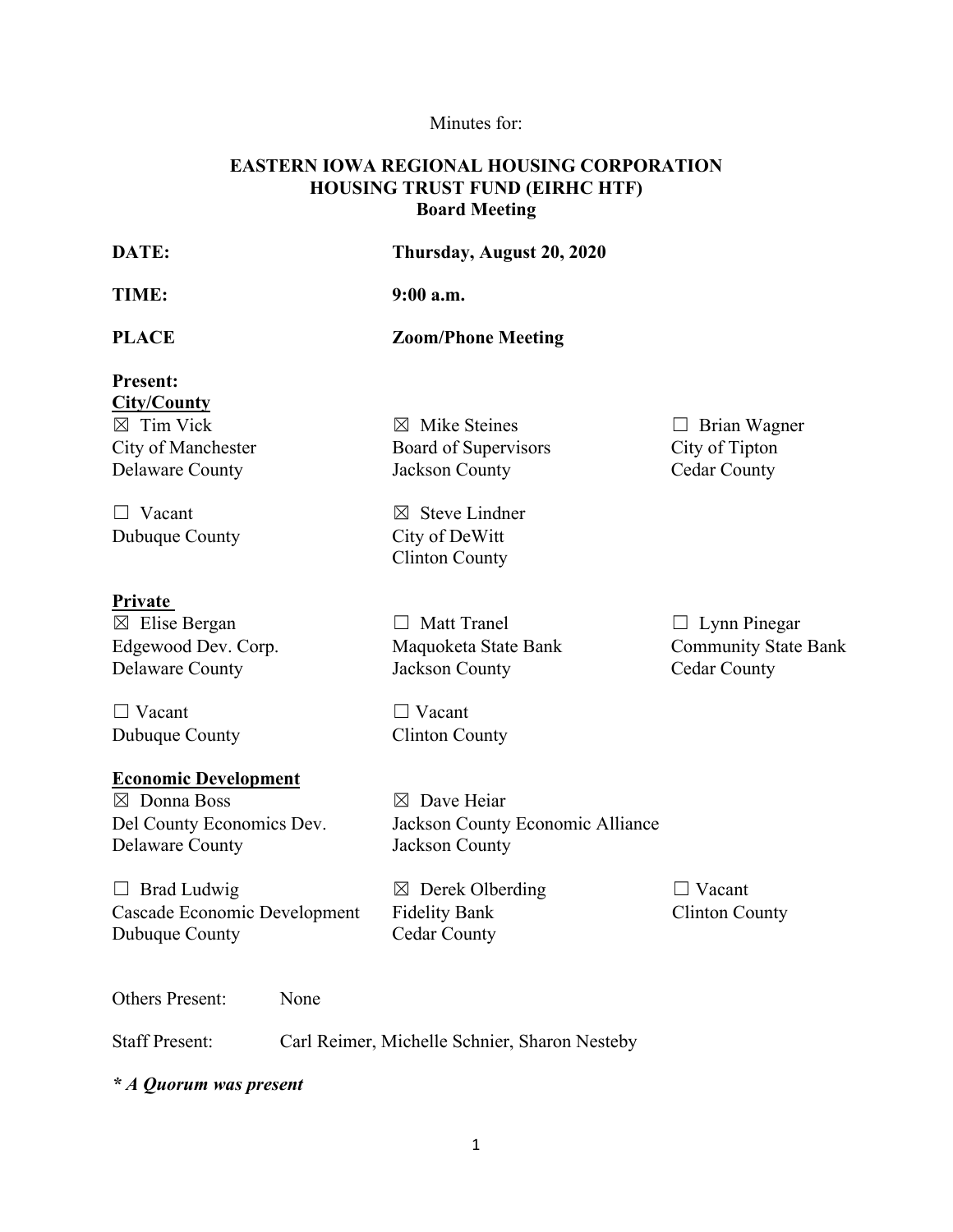## **Call to Order**

Chair Heiar called the Eastern Iowa Regional Housing Corporation Housing Trust Fund (EIRHC HTF) Board meeting to order at 9:10 a.m.

The members of the EIRHC HTF are holding this session by electronic means pursuant to the provisions of the Iowa Open Meetings Law, Section 21.8, Code of Iowa, and due to the limited agenda for this meeting, relatively short period of time that this meeting is expected to be held, the expense of transporting the board members in person is impractical, and the Governor's State COVID-19 Pandemic Public Health Emergency Declaration. The meeting is being held by phone or internet means originating from the ECIA offices in Dubuque. It is open to the public and those in attendance can hear the proceedings. Public notice of the meeting has been issued in accordance with Iowa Code Section 21.4.

#### **Review and Approve the Agenda for the EIRHC Housing Trust Fund (HTF) August 20, 2020 Board Meeting**

Motion by Olberding, second by Vick to approve the Agenda for the EIRHC HTF August 20, 2020 Board Meeting. The motion passed unanimously.

#### **Review and Approve the Minutes of the EIRHC Housing Trust Fund (HTF) May 21, 2020 Board Meeting**

Motion by Boss, second by Steines to approve the minutes from the EIRHC HTF May 21, 2020 Board Meeting. The motion passed unanimously.

### **Review and Approve EIRHC Housing Trust Fund (HTF) program expenditures for May - July 2020**

Reimer presented the EIRHC HTF expenditures for May - July 2020 for approval, explaining the expenditures are normal and routine. He noted payments to East Central Development Corporation (ECDC) for the Maquoketa Pocket Neighborhood; Area Substance Abuse Council; ECIA for management; and area newspapers on publication of the availability of applications for the next round of new funding.

Motion by Vick, second by Lindner to approve the program expenditures for May - July 2020. The motion passed unanimously.

#### **Review and Approve Annual Report**

Reimer referred board members to the Annual Report enclosed in the agenda packet. He explained that as a requirement of the Housing Trust Fund program, each year an annual report must be approved by the HTF Board and submitted to the Iowa Finance Authority (IFA) with the annual application. He highlighted the previous three years of projects and total dollars since 2015. He noted the typo on 2018 Downpayment Assistance will be corrected; and that more projects are needed for Cedar County.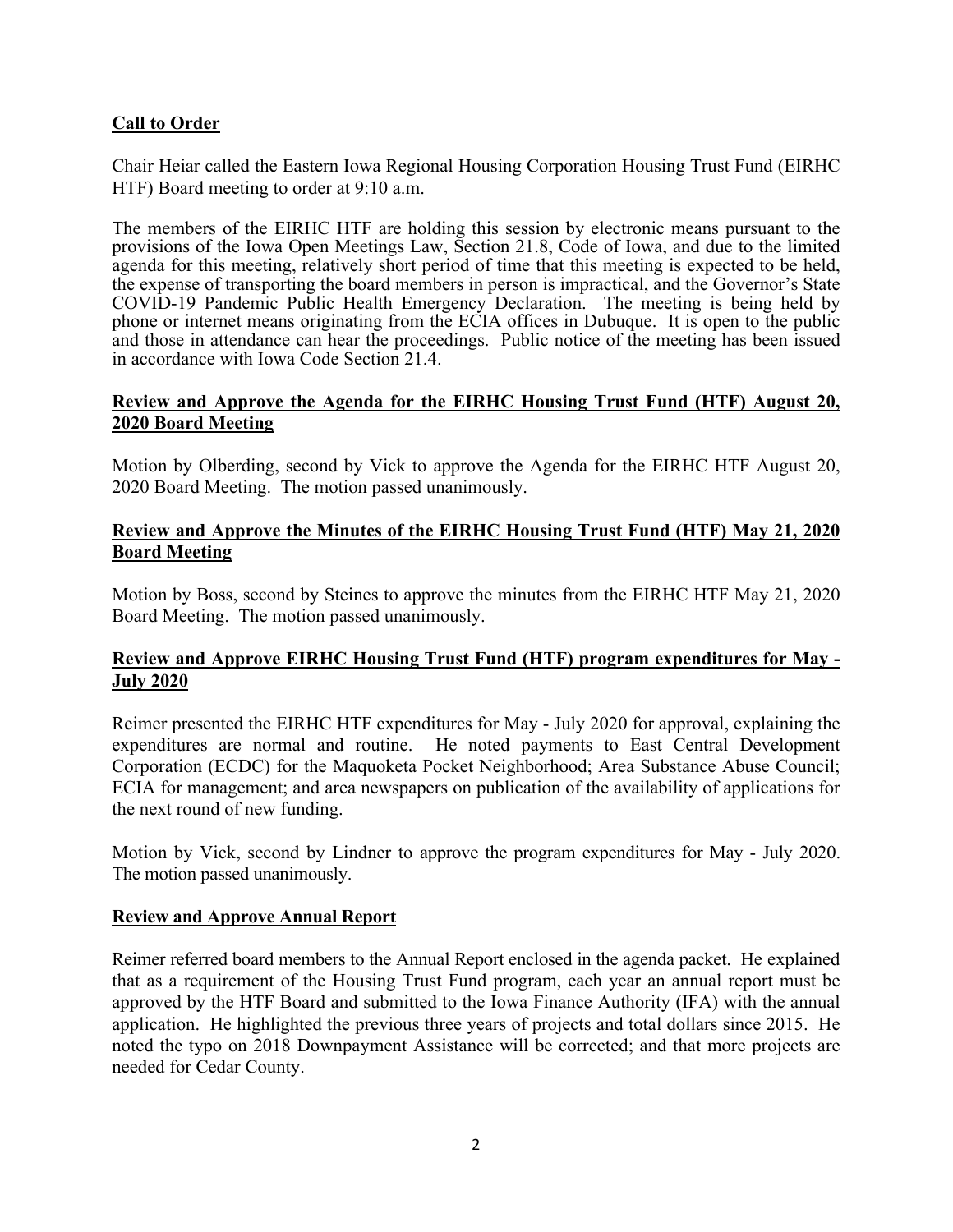Motion by Steines, second by Olberding to approve the EIRHC HTF Annual Report. The motion passed unanimously.

### **Report on 2019 EIRHC Housing Trust Fund (HTF) Project Activity**

Reimer reviewed the 2019 Projects with the board members noting the funds need to be expended by December 31, 2020. Area Substance Abuse rental rehab funds and the downpayment assistance for three homeowners for the Pocket Neighborhood should be fully disbursed by the end of the year.

#### **Report on 2020 EIRHC Housing Trust Fund (HTF) Project Activity**

Reimer listed the 2020 projects, noting construction is progressing at the Pocket Neighborhood, Evergreen Meadows rental rehab has started, along with EIRHC HTF administration. Funds must be fully expended by December 31, 2021.

#### **Review and Approve Projects for 2021 Application**

Reimer distributed a spreadsheet listing the applications received for the 2021 HTF dollars totaling \$363,346. Based on a point ranking system, ten projects totaling the awarded \$312,429 will be funded for the 2021 Application pending board member approval. The second spreadsheet of ten projects include rental rehab for Asbury Meadows, Evergreen Meadows, USDA units, and Yankee Settlement in Edgewood; five Owner-Occupied of four individual homeowners and Iowa Valley Habitat for Humanity in Cedar County; and one New Development--Lawrence Investments which is the Rectory in Petersburg.

Motion by Boss, second by Lindner to approve the recommended projects for the 2021 HTF Application. The motion passed unanimously.

#### **Review and Approve 2021 Housing Assistance Plan**

Reimer referred to the Housing Assistance Plan included in the agenda packet which the EIRHC HTF Board must approve every year. He noted the draft plan was reviewed by the board members at the May HTF meeting with updated information included. Upon board member approval, the Plan will be submitted to IFA with the application for funding.

Motion by Vick, second by Bergan to approve the EIRHC HTF Housing Assistance Plan (HAP) 2021. The motion passed unanimously.

#### **Other Business**

Reimer said the applications for funds are due October 15, 2020.